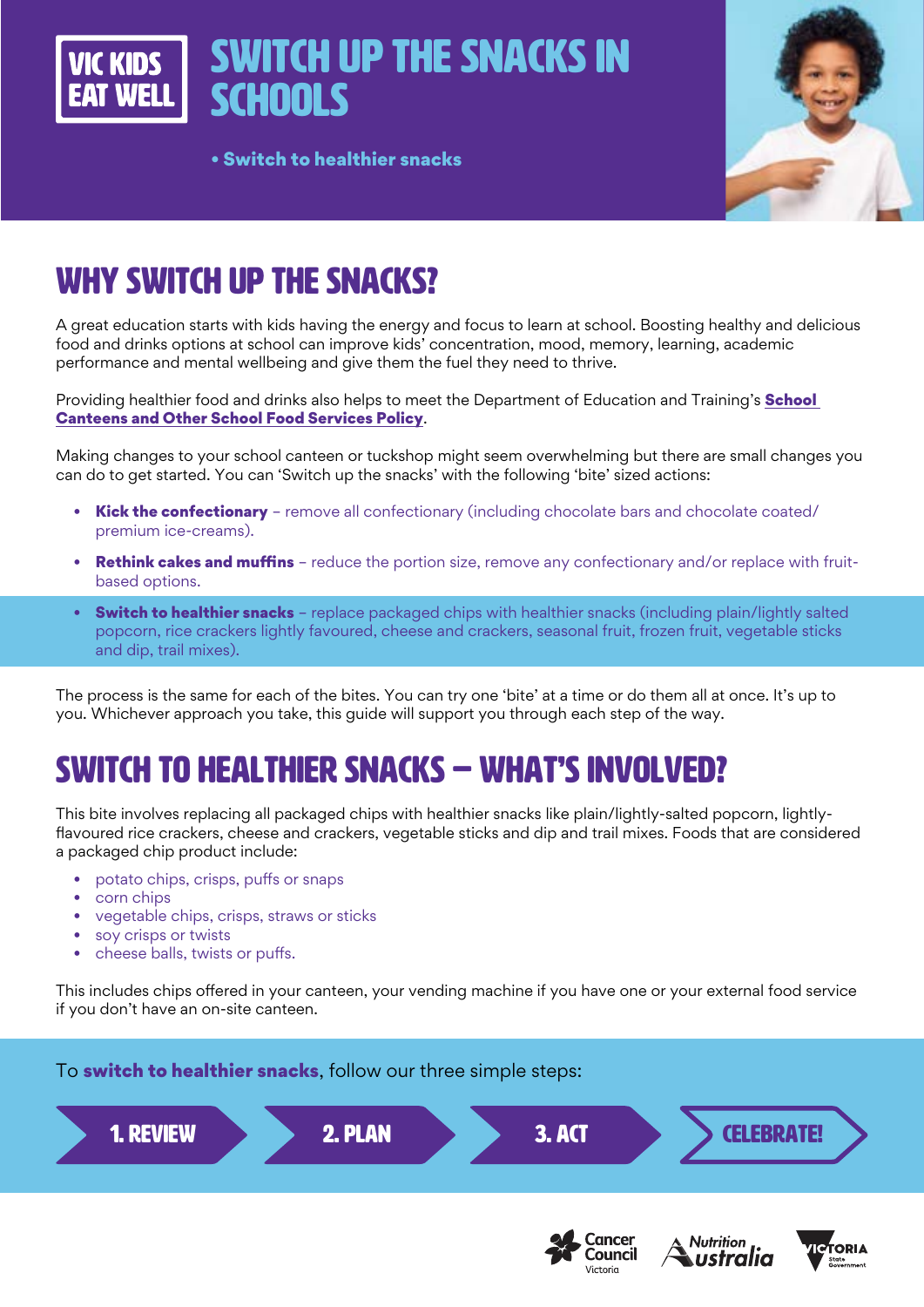

STEP ONE: REVIEW

Start by reviewing the chips currently available at your school.

Take note of the different varieties as well as their serving size. This will help identify which items should be replaced.







### TIP:

You can use the free product assessment tool, [FoodChecker](https://foodchecker.heas.health.vic.gov.au/), to check how your snacks are classified.

Just search or assess products in the category 'savoury snacks'. All snacks classified as RED in [FoodChecker](https://foodchecker.heas.health.vic.gov.au/) are considered unhealthy options.



## STEP TWO: PLAN

The next step involves planning how you will make the changes.

There are many healthier snacks that kids love, including:

- trail mixes i.e. dried fruit and nut/seed mixes
- fresh fruit snacks, such as seasonal fruit, apple slinkies, mixed fruit salad (serve in cups or ice cream cones) or fruit kebabs served with reduced-fat yoghurt
- yoghurt tubs, plain or flavoured (preferably reduced fat)
- plain, lightly-salted or lightly-flavoured popcorn
- dip and veggie sticks or dip and cracker packs
- plain and lightly-flavoured rice crackers
- cheese and cracker packs.

### TIP:

You can use the free product assessment tool, [FoodChecker](https://foodchecker.heas.health.vic.gov.au/), to find healthier packaged chips/crisps.

Just select the 'quick product check' button, then search or assess products in the category 'savoury snacks'. All packaged chips/crisps classified as AMBER in [FoodChecker](https://foodchecker.heas.health.vic.gov.au/) are considered healthier options and are suitable for supply in school food services.







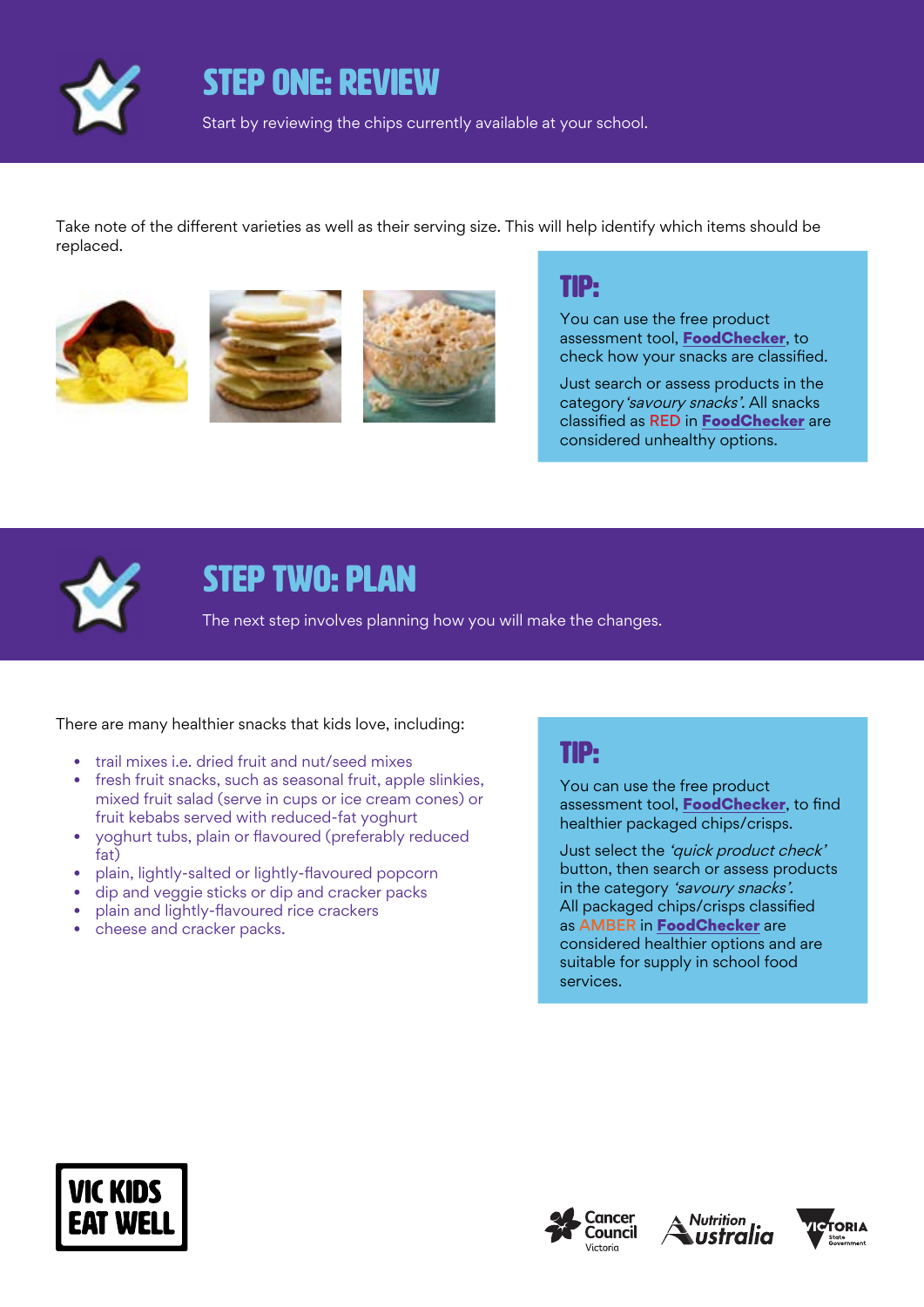Find out where your school food service purchases its packaged chips. It could be a local distributor, wholesaler, vending machine supplier or supermarket. If it is a local distributor, wholesaler or vending machine supplier, contact them to discuss and determine healthier options the school can purchase.

- If there is a contract or agreement in place, discuss with the supplier what flexibility there is and how healthier snacks could be included in the existing contract.
- If a vending machine supplier is being used, the good news is they are generally open to modifying the types of snack items in their vending machines to offer healthier alternatives, as well as removing unhealthy food branding and promoting their healthier options.
- If the contract is set, you might need to wait to influence the contract when it comes time for renewal. Or consider using a different supplier that can offer the healthier snack options you want.

## Preparing for change

Look for ways to engage your school community in making changes. Take opportunities to talk to families, staff, students, canteen staff and volunteers to get a sense of the 'appetite' for change and the best way to introduce changes. Involve the Parents and Friends Association, School Council, Sustainability Club or Wellbeing Committee if there is one. You can make changes all at once or use a gradual approach:

**All at once** involves making the changes overnight or all in one go. An ideal time to do this is at the beginning of a new school year or term. This is the quickest approach and usually works best if you are only introducing a few changes and when you know there is good support for change.

A gradual approach gives students more time to get used to the changes and an opportunity to try alternative options. It is often the more readily accepted option if you need to make lots of changes. There are two ways you could take a gradual approach:

- 1. Replace the least popular packaged chips first, then work on replacing the best sellers second.
- 2. Sell down the stock of packaged chips and don't order more once sold out. As they sell out replace with healthier products or canteen made options.



Some healthier snack options will require preparation. Find some passionate parents (or involve the older students on a roster) to help with cutting fruit or vegetables. If extra hands aren't available, see if you can source pre-cut veggie sticks and fruit, or consider swapping to healthier packaged alternatives such as plain, lightly salted or lightly flavoured popcorn or cheese and cracker packs to keep preparation time at a minimum.







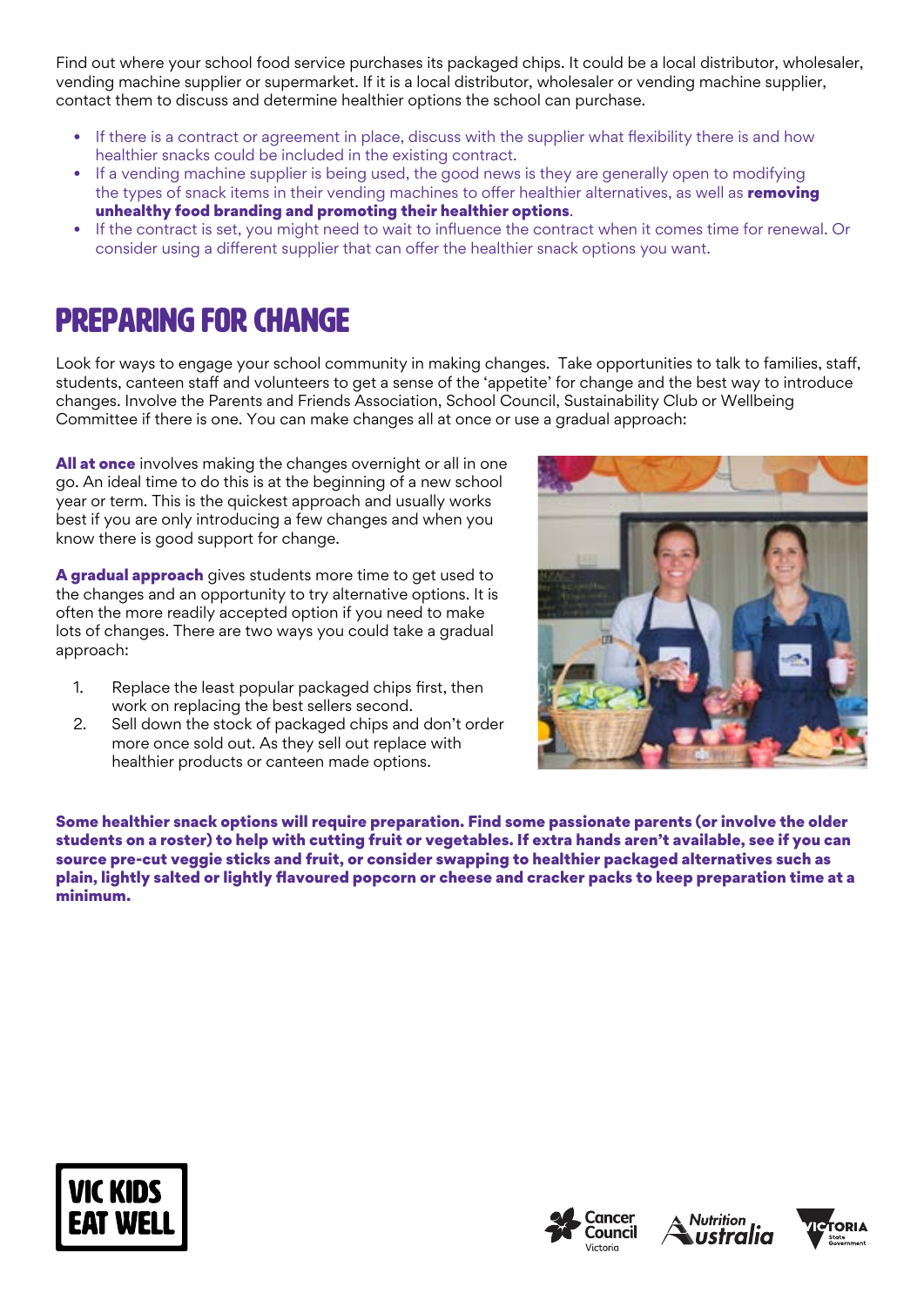

### STEP THREE: ACT

Now you've done all the groundwork, it's time to put it into action.

#### Here's a great example of switching up the snacks.

Vic Kids' College (P–12) reviewed the packaged chips on their menu and found that they had five different packaged chips available (see menu below, packaged chips that are not allowed are highlighted in red). Next, they identified healthier options they could make available on their canteen menu. Vic Kids' College decided to make a number of changes to the snacks on their canteen menu as follows:

| <b>Snacks Menu BEFORE</b>                                        | Price (\$) |
|------------------------------------------------------------------|------------|
| Savoury snacks                                                   |            |
| Corn chips - original and nacho cheese,<br>90g packet            | 2.20       |
| Potato chips - plain or salt and vinegar,<br>90g packet          | 1.5O       |
| Pretzels, 50g packet                                             | 2.00       |
| Trail mix, 50g packet                                            | 2.50       |
| Dip and cracker pack - tzatziki with rice<br>crackers, 125g pack | 1.5O       |

| <b>Snacks Menu AFTER</b>                                         | Price (\$) |
|------------------------------------------------------------------|------------|
| Savoury snacks                                                   |            |
| Popcorn - lightly salted, 30g packet                             | 1.20       |
| Potato chips - plain, 25g packet (AMBER<br>variety)              | 1.50       |
| Veggie sticks and dip - carrot or celery<br>with hommus          | 1.50       |
| Cheese and crackers, 120g pack                                   | 1.50       |
| Trail mix, 50g packet                                            | 2.50       |
| Dip and cracker pack – tzatziki with rice<br>crackers, 125g pack | 1.50       |

## SUPPORTING SUCCESS

Think about the ways you can promote your new healthy options through the way they are placed, priced and promoted. You are more likely to have success by:

- placing the healthier options at students' eye level on the counters
- promoting the healthier snacks in meal deals together with healthier drinks options e.g. veggie sticks with dip and a bottled water for \$2.50
- creating posters showing the new healthier snack options available at the canteen
- pricing these options competitively so they are the cheaper choice e.g. consider lowering the price of healthier options or increasing the price of less healthy options
- promoting the benefits of healthier options through newsletters and other regular communication channels
- getting students involved in promoting the changes by designing posters, menus, promotions, competitions and labelling.



Remember, this is just one of the 'bites' you can do to switch up the snacks. Check out ['Kick the confectionary'](https://www.vickidseatwell.health.vic.gov.au/resources) and '[Switch to healthier snacks](https://www.vickidseatwell.health.vic.gov.au/resources)'.